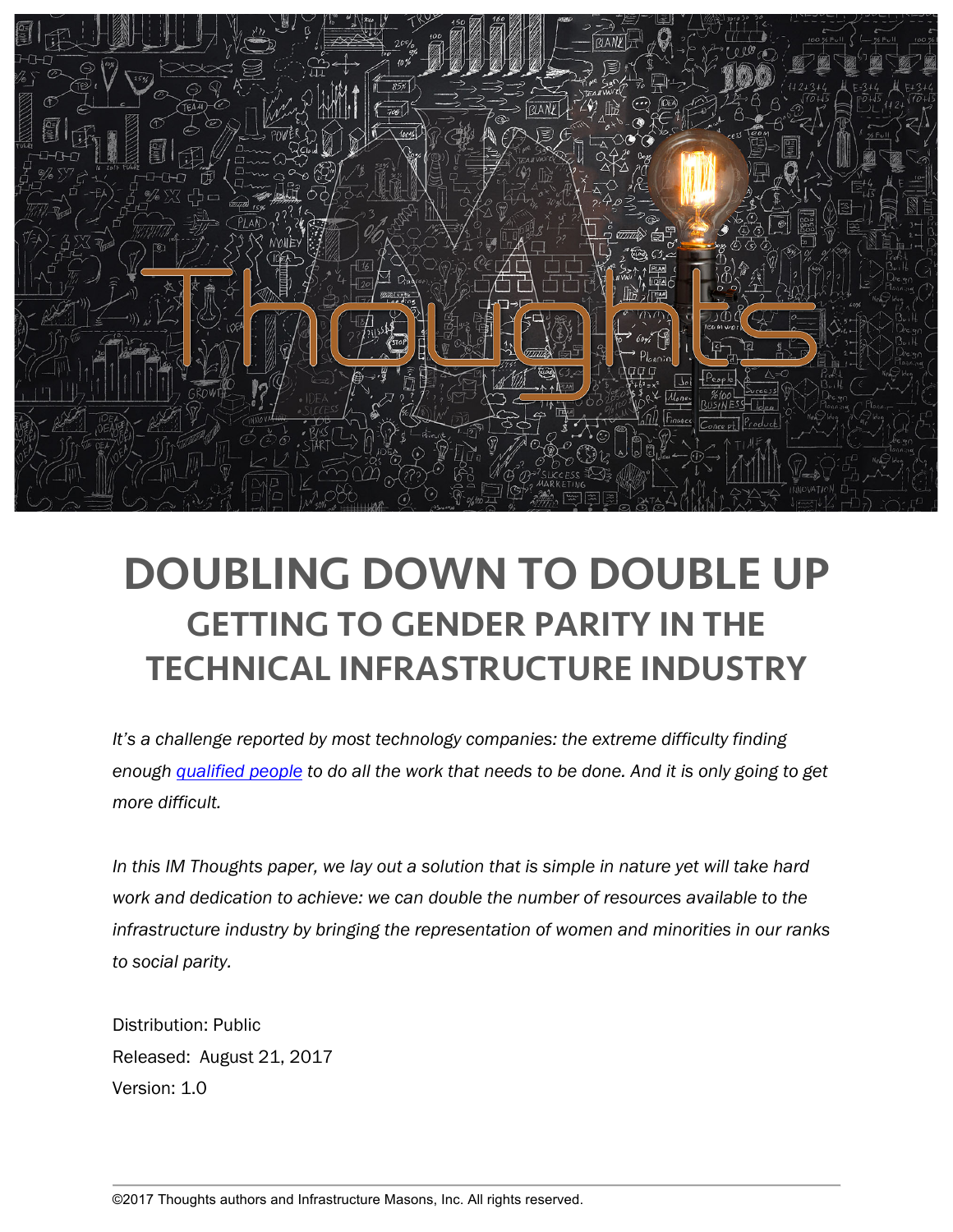# TABLE OF CONTENTS

| RETENTION: SUPPORTING WOMEN ALREADY IN THE INFRASTRUCTURE INDUSTRY 3 |  |
|----------------------------------------------------------------------|--|
|                                                                      |  |
|                                                                      |  |
|                                                                      |  |

# **CREDITS**

#### **AUTHORS**

| <b>Winston Saunders</b> |
|-------------------------|
| <b>Mercy Manning</b>    |
| <b>Julie Albright</b>   |

#### **CONTRIBUTORS**

IM Women had its first official meeting on July 27, 2017. The conversation among participants, who are listed below, provided inspiration for this paper.

Alison Saunders Brynn Fowler Dean Nelson Jennie Karnes Maricel Cerruti Mark Monroe

Melissa Podesto Sarah Keller Sherrie Jackson Calhoun Wilma Bleshman-Brewer Yue (Jean) He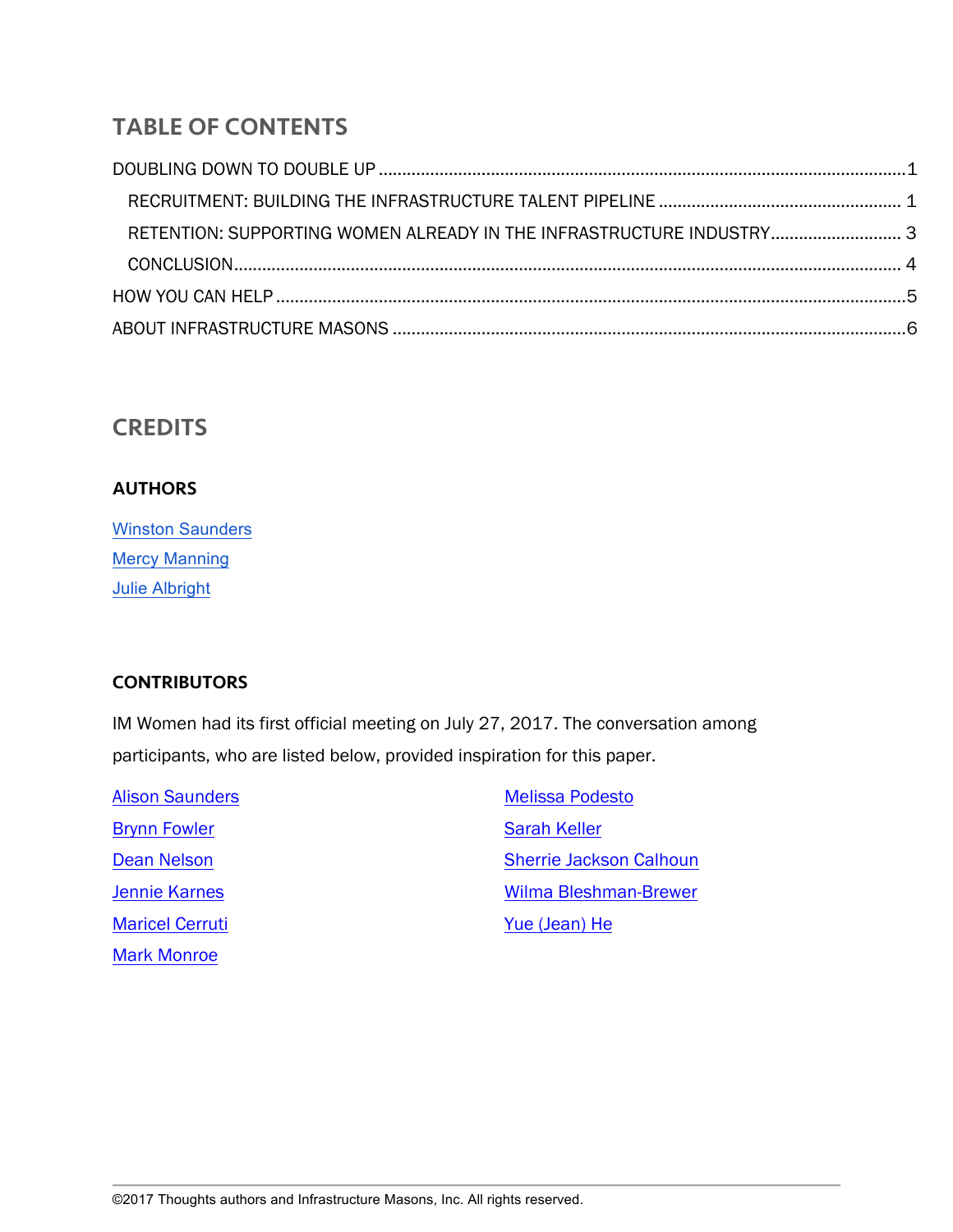# DOUBLING DOWN TO DOUBLE UP

It's a challenge reported by most technology companies: the extreme difficulty finding enough qualified people to do all the work that needs to be done. And it is only going to get more difficult.

In this IM Thoughts paper, we lay out a solution that is simple in nature yet will take hard work and dedication to achieve: we can double the number of resources available to the infrastructure industry by bringing the representation of women and minorities in our ranks to social parity.

## RECRUITMENT: BUILDING THE INFRASTRUCTURE TALENT PIPELINE

Throughout the extended recovery from the 2008 market crash, tech has had a great run. Some even call it a bubble. But, while we have had an historical rise in stock values, rising employment, and unprecedented growth in tech employment, what it really means is that we have jobs to do. Which also means there is increased competition for talent within our own industry as well as from other industries.

While many industries and segments, including tech, look outside national boundaries to fill talent gaps, even these efforts have fallen short of fully meeting demand. And in a global marketplace, without addressing more fundamentally the structure of the labor market, competing for talent is still a zero-sum game.

Currently, the tech industry relies heavily on a very narrow demographic. Minorities are underrepresented in tech compared with their rates of college graduation. Women are also poorly represented. According to one report, while women make up a supermajority of professionals, women are represented in only about 25% of IT jobs. And, according to founding Infrastructure Masons Board Member Maricel Cerruti, within infrastructure the numbers are even lower.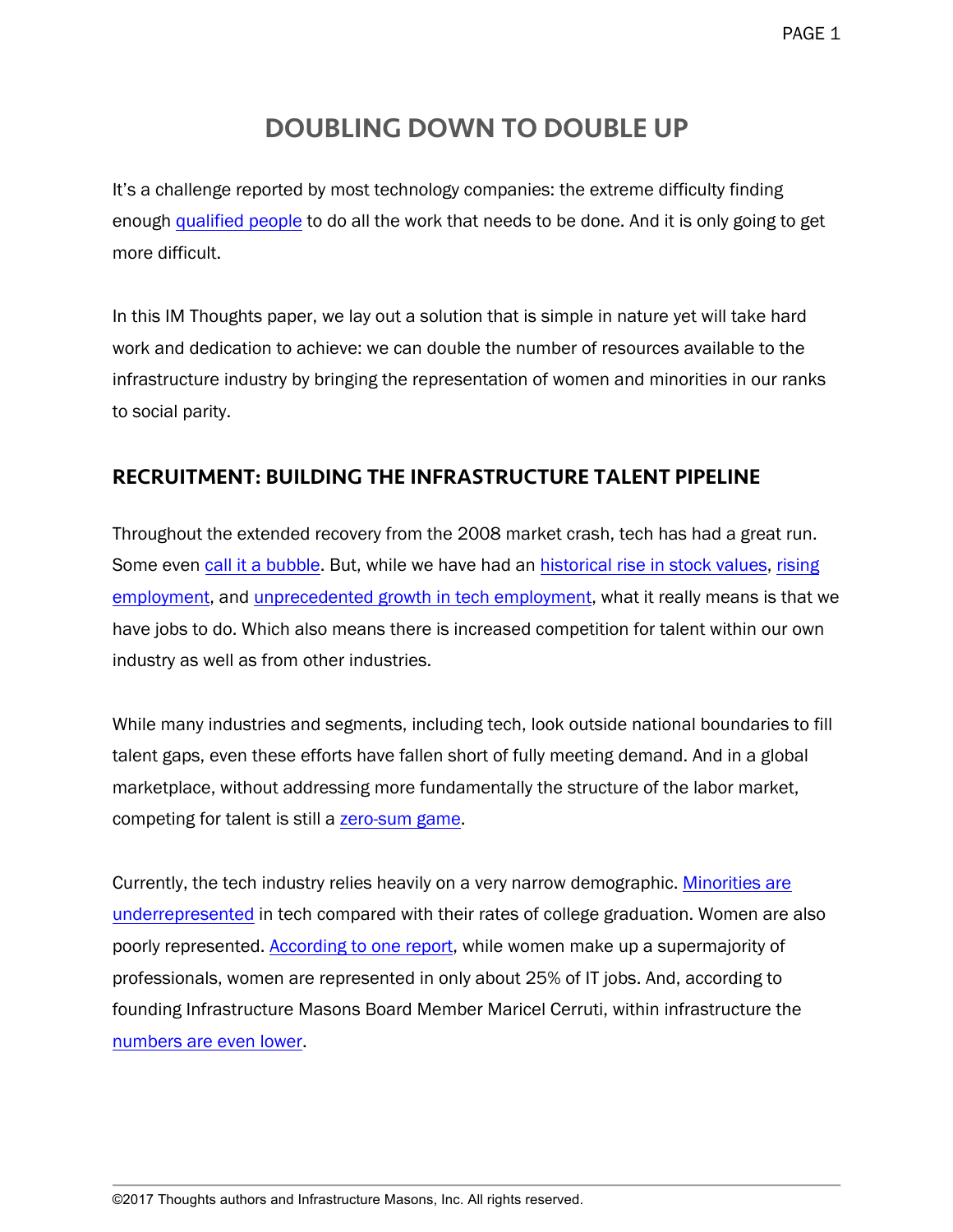

As an association dedicated to advancing the careers and talent pipeline for infrastructure industry professionals, Infrastructure Masons has an opportunity to think differently and more strategically about the problem of talent development, and in so doing, perhaps fundamentally change the structure of the market.

#### GENDER PARITY SUCCESS STORIES

While low representation of women and minorities has stymied tech and infrastructure for years, we can learn from cases where the trend has successfully been reversed. For instance, in the Computer Science Department at Harvey Mudd, now more than half the graduates are women. At MIT, 49.5% of its mechanical engineering students are women.

What did these schools do? Among other things they took a proactive approach to directly addressing not only academic but also cultural issues and biases. Infrastructure Masons can do the same to lead change in our industry as well.

#### OUR 50% SOLUTION

To be effective, change needs to start well before the hiring process (some would argue early in the hiring process). Our work should begin at the very beginning of the pipeline – in schools. That is why the Infrastructure Masons Education Committee and IM Women are working together to help drive some of the cultural elements necessary for effective change.

Among our strongest proposals is that we adopt what we're calling the "50% solution." In every education activity led and/or funded by iMasons – from data center site visits, to mentoring programs and internships, to scholarships – we will ensure that at least half of the participants are women.

In the future, we plan to work closely with our Education Partners like SMU, Colorado School of Mines, University of Illinois Urbana Champagne, USC, and Oregon State to increase outreach to women both within STEM majors as well as those just entering college and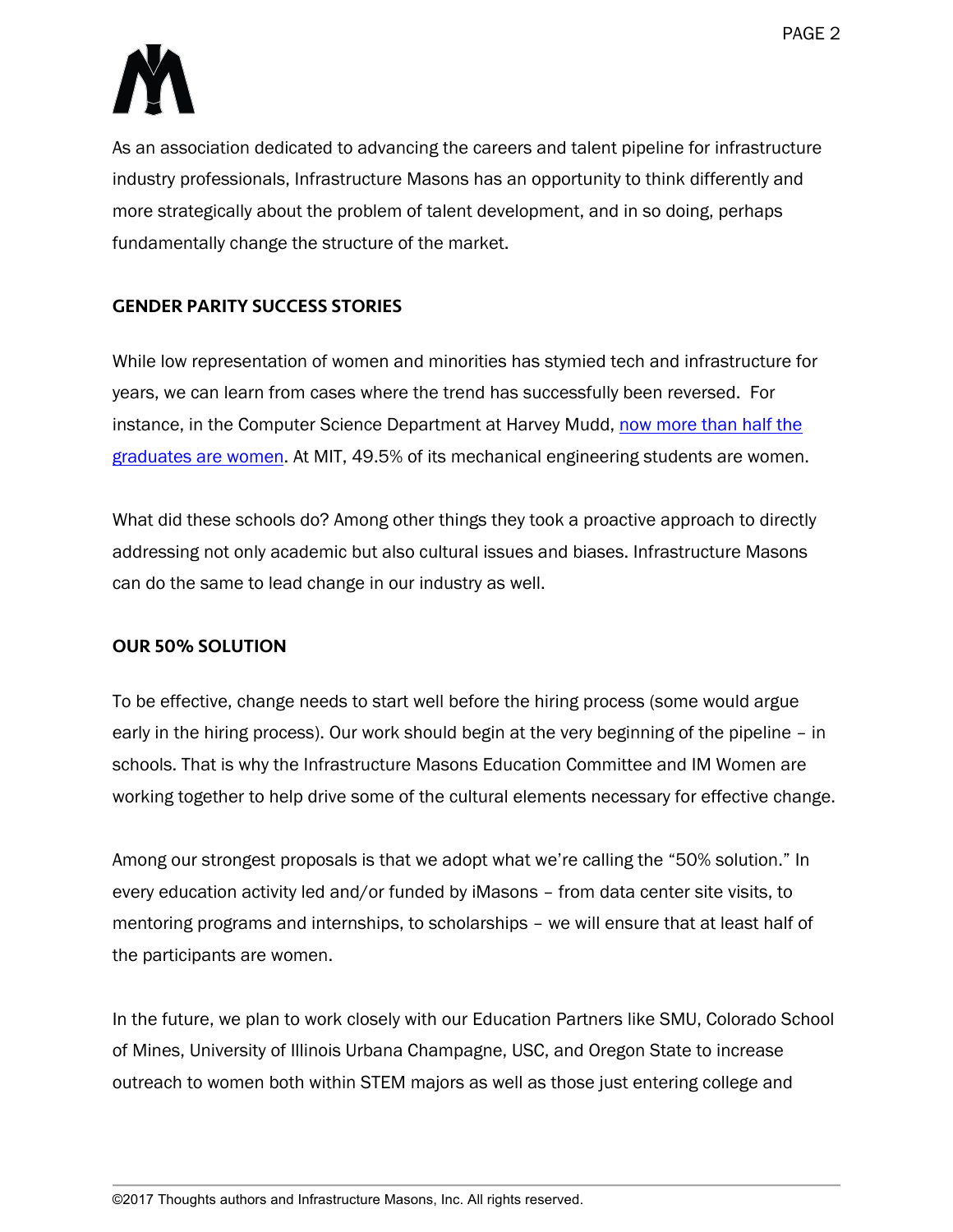

looking to decide on a major. What could be more powerful to a young woman deciding a career path than going to hear a speaker from Infrastructure Masons and seeing a version of her future self among her peer group?

#### BEYOND THE 50% SOLUTION

IM Women, led by Mercy Manning, is among our most ambitious and potentially impactful programs in doubling the talent base of Infrastructure Masons. And we're not stopping there. We're planning to partner with other groups, such as Silicon Harlem, to expand outreach programs and increase the diversity and therefore the scope of our engagement with underserved communities.

We are also planning to produce a Diversity in IT Infrastructure Hiring Toolkit for hiring managers to help overcome the biases, often subconscious, that perpetuate the status quo – and help hiring managers understand the importance of gender diversity metrics, and then how to fulfill those goals.

# RETENTION: SUPPORTING WOMEN ALREADY IN THE INFRASTRUCTURE INDUSTRY

The lack of gender diversity in the pipeline for infrastructure talent is one key source of the problem. The other is the rate at which women who start out in infrastructure leave the industry – attrition rates in tech for women (41%) are more than double those for men (17%), according to a 2016 study by the National Center for Women and IT.

So in addition to the 50% Solution described above aimed at building the pipeline of women in infrastructure, IM Women is also developing plans to enhance retention through support for women already in the industry so that they stay and grow. To that end we are pursuing a number of ideas, including: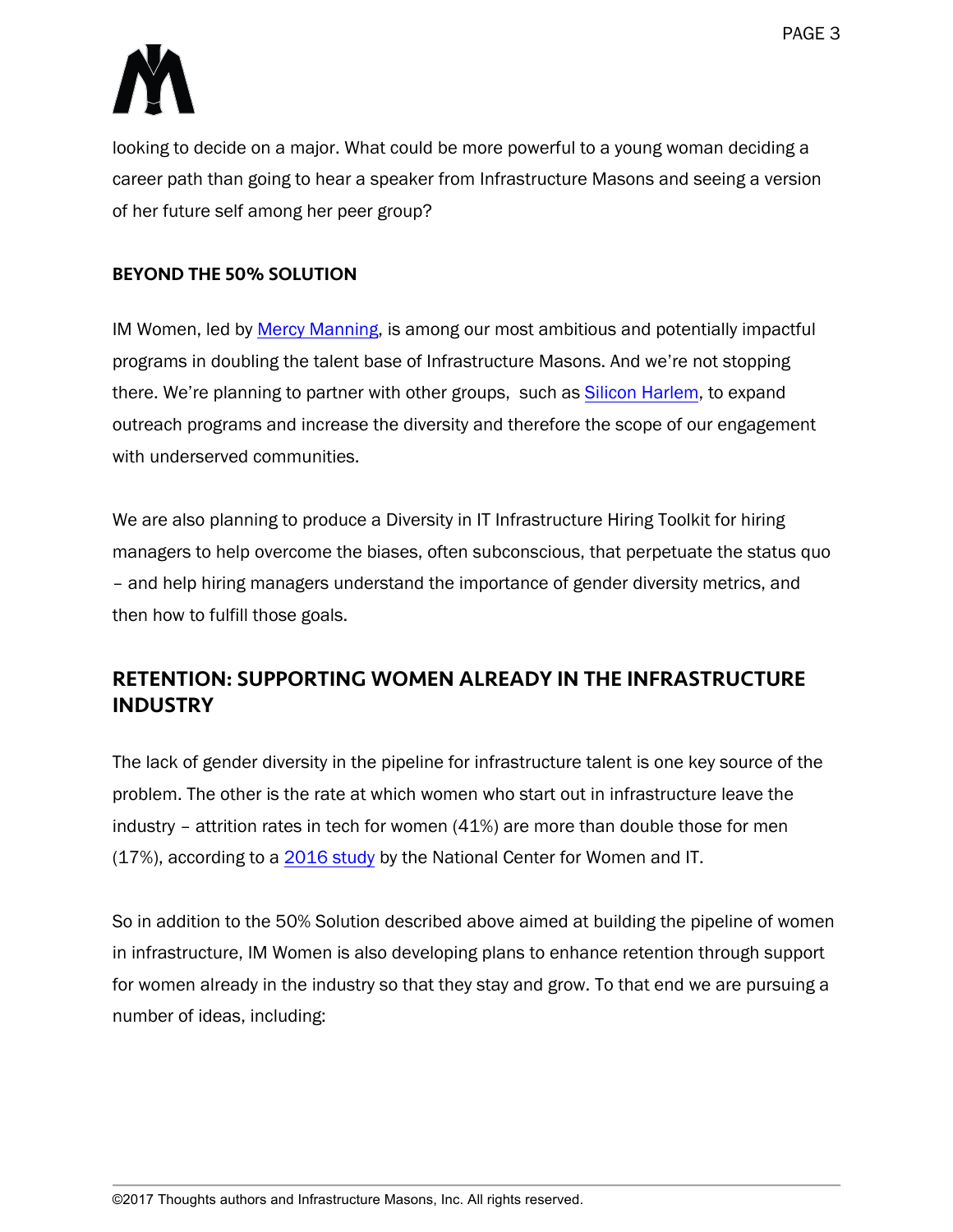

- 1. Development of an IM Women Speakers Bureau to promote women currently working in IT infrastructure as thought leaders in their areas of expertise and potential speakers for conferences and as contributors to industry publications
- 2. Production of a Women of Infrastructure video series featuring women in various roles and at various stages of careers in infrastructure (because, as they say, "You can't be what you can't see")

# **CONCLUSION**

Increasing the number of women in technical infrastructure is not only a social imperative, it is a business imperative if our industry is to continue its current growth. Addressing global demand means increasing the diversity of our workforce through activities stretching deeply into the education pipeline. As the current infrastructure workforce edges ever closer to retirement, the situation will only become more dire. For these reasons, Infrastructure Masons is committed to bringing the industry to gender and social parity. It's a long road ahead and achieving our ambitious goals will take a lot of hard work and dedication. But for the good of the industry, and the good of society, it is work we are excited to take on.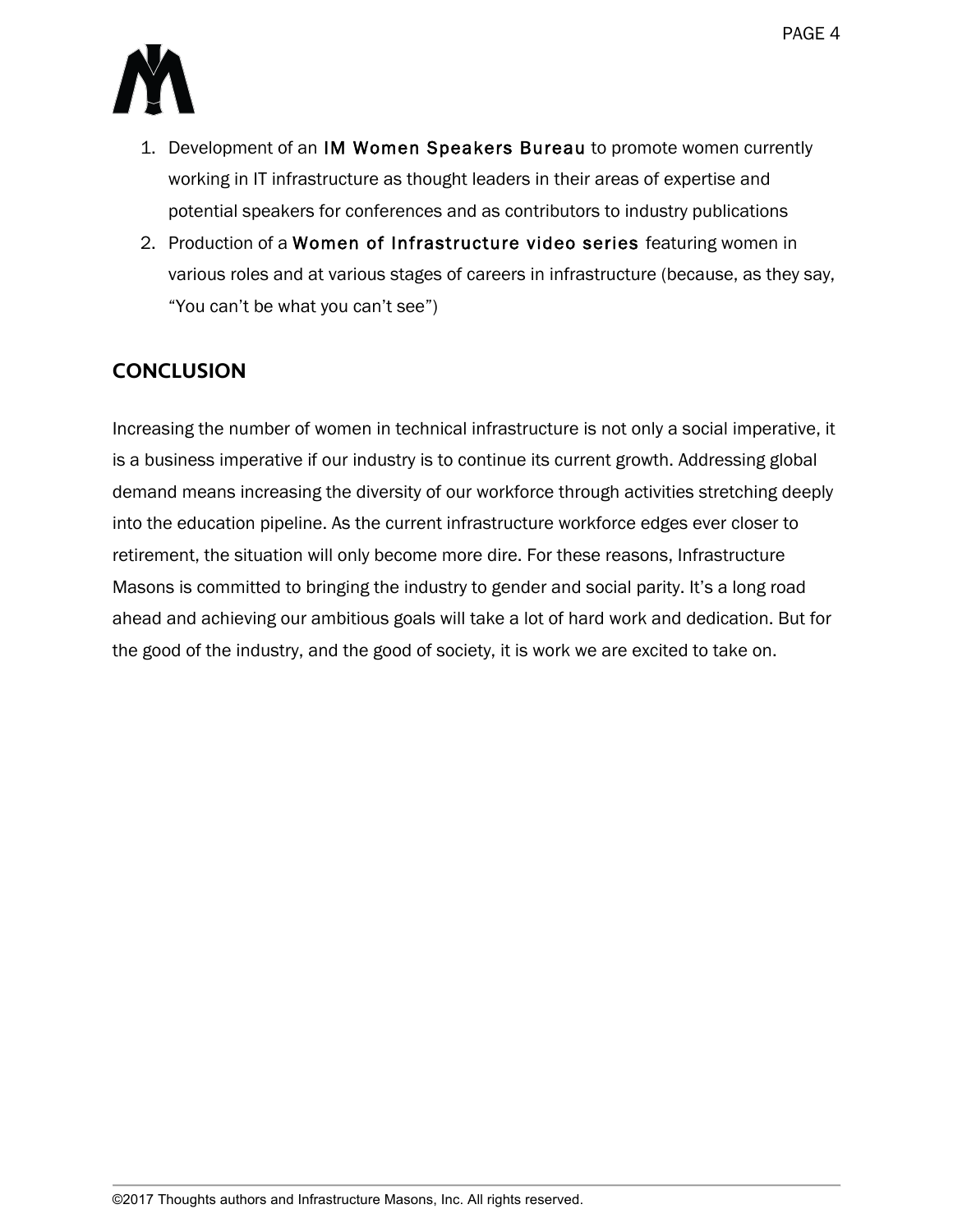

# HOW YOU CAN HELP

IM Women is a dedicated group, but we can't achieve the goal of gender parity without your help.

#### WHAT DO YOU THINK? SHARE YOUR THOUGHTS

Please leave a short comment on our blog, tweet us your thoughts @InfraMason, or share in one of our members-only LinkedIn groups (for end users or partners). In particular, we want to hear from you:

- Is the 50% Solution the best way to tackle the challenge?
- What else should we consider?

#### ARE YOU INTERESTED IN HELPING OUT? PARTICIPATE

If you are passionate about joining IM Women, please send a note to admin@imasons.org expressing your interest. We want both women and men to participate, from end user and partner organizations. We're all in this together!

#### JOIN

Infrastructure Masons was established to provide infrastructure executives and technical professionals an independent forum to connect, grow and give back. If you're not already a member, learn the benefits of joining at https://imasons.org/join/.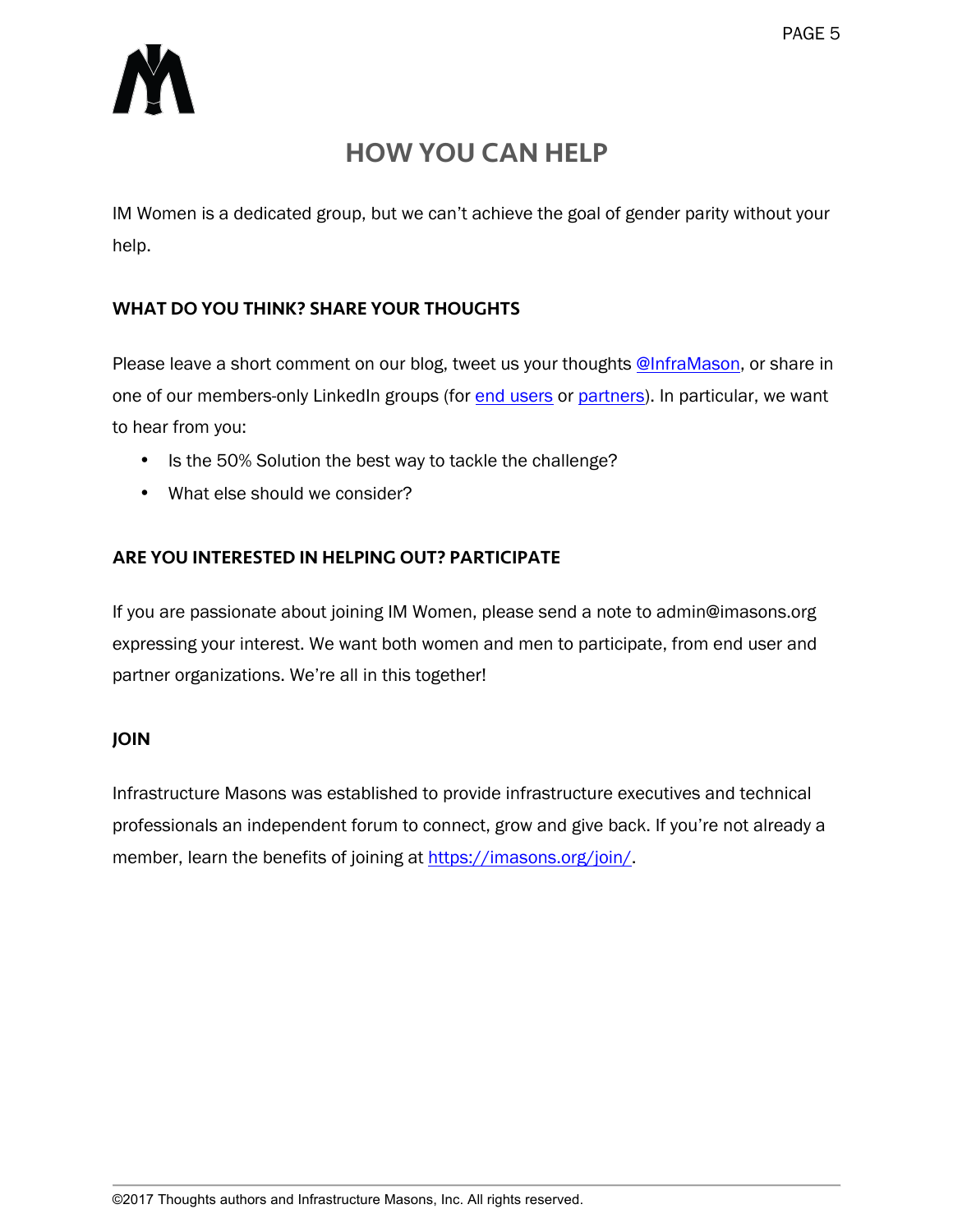

# ABOUT INFRASTRUCTURE MASONS

Infrastructure Masons is a group of industry professionals who design, build and operate the technical infrastructure of the digital age. Established in 2016, Infrastructure Masons is where technical professional connect, grow and give back. Among the 1,200 members are leaders of some of the largest and most advanced technical infrastructure portfolios in the world, representing over \$100 billion in infrastructure projects in over 130 countries. Learn more at http://imasons.org

## ABOUT IM THOUGHTS

IM Thoughts are papers written by members to share problems, concepts, and ideas. Our End User and Partner Members have unique perspectives and insight built from their extensive experience. The intent of these papers is to stimulate discussion and debate to help advance the industry.

Content is owned by the author(s) who assumes all liability from opinions expressed within the papers. http://imasons.org/pubs/thoughts

## ABOUT IM WOMEN

IM Women is a group of Infrastructure Masons dedicated to increasing the number of women in technical infrastructure by both encouraging more women to enter the industry and by supporting the few women who are already working in the industry (currently just 10%) to stay and succeed. IM Women is pursuing that goal through two core areas of activity: Recruitment and Retention. To learn more or get involved, contact admin@imasons.org